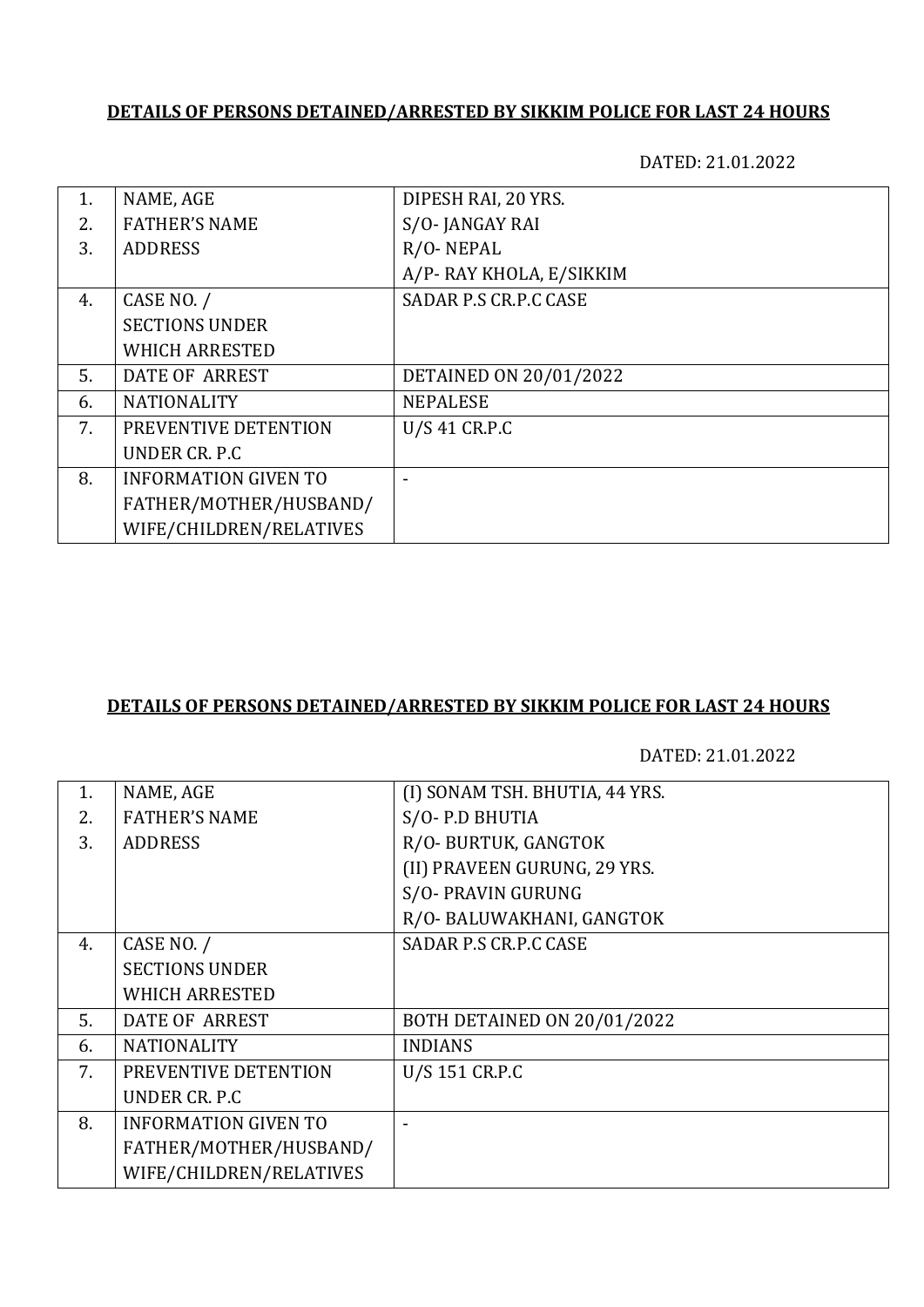# **DETAILS OF PERSONS DETAINED/ARRESTED BY SIKKIM POLICE FOR LAST 24 HOURS**

DATED: 21.01.2022

| 1. | NAME, AGE                   | ANUP RAI, 24 YRS.            |
|----|-----------------------------|------------------------------|
| 2. | <b>FATHER'S NAME</b>        | S/O-PRABAT RAI               |
| 3. | <b>ADDRESS</b>              | R/O-ZOOM, SALGHARI, W/SIKKIM |
| 4. | CASE NO. /                  | SADAR P.S CR.P.C CASE        |
|    | <b>SECTIONS UNDER</b>       |                              |
|    | <b>WHICH ARRESTED</b>       |                              |
| 5. | DATE OF ARREST              | DETAINED ON 20/01/2022       |
| 6. | <b>NATIONALITY</b>          | <b>INDIAN</b>                |
| 7. | PREVENTIVE DETENTION        | U/S 41 CR.P.C                |
|    | UNDER CR. P.C.              |                              |
| 8. | <b>INFORMATION GIVEN TO</b> |                              |
|    | FATHER/MOTHER/HUSBAND/      |                              |
|    | WIFE/CHILDREN/RELATIVES     |                              |

#### **DETAILS OF PERSONS DETAINED/ARRESTED BY SIKKIM POLICE FOR LAST 24 HOURS**

DATED: 21.01.2022

| 1. | NAME, AGE                   | (I) SAMIR MOHAMMAD, 29 YRS.             |
|----|-----------------------------|-----------------------------------------|
| 2. | <b>FATHER'S NAME</b>        | S/O-HANIP MOHAMMAD                      |
| 3. | <b>ADDRESS</b>              | R/O-PANJIPARA, UTTAR DINALPUR, W/BENGAL |
|    |                             | A/P-LOWER KHAMDONG, E/SIKKIM            |
|    |                             | (II) KRISHNA HANG LIMBOO, 25 YRS.       |
|    |                             | S/O- PURNA HANG LIMBOO                  |
|    |                             | R/O-YANGTEY, W/SIKKIM                   |
| 4. | CASE NO. /                  | SINGTAM P.S CR.P.C CASE                 |
|    | <b>SECTIONS UNDER</b>       |                                         |
|    | <b>WHICH ARRESTED</b>       |                                         |
| 5. | DATE OF ARREST              | BOTH DETAINED ON 20/01/2022             |
| 6. | <b>NATIONALITY</b>          | <b>INDIANS</b>                          |
| 7. | PREVENTIVE DETENTION        | U/S 151 CR.P.C                          |
|    | UNDER CR. P.C.              |                                         |
| 8. | <b>INFORMATION GIVEN TO</b> |                                         |
|    | FATHER/MOTHER/HUSBAND/      |                                         |
|    | WIFE/CHILDREN/RELATIVES     |                                         |